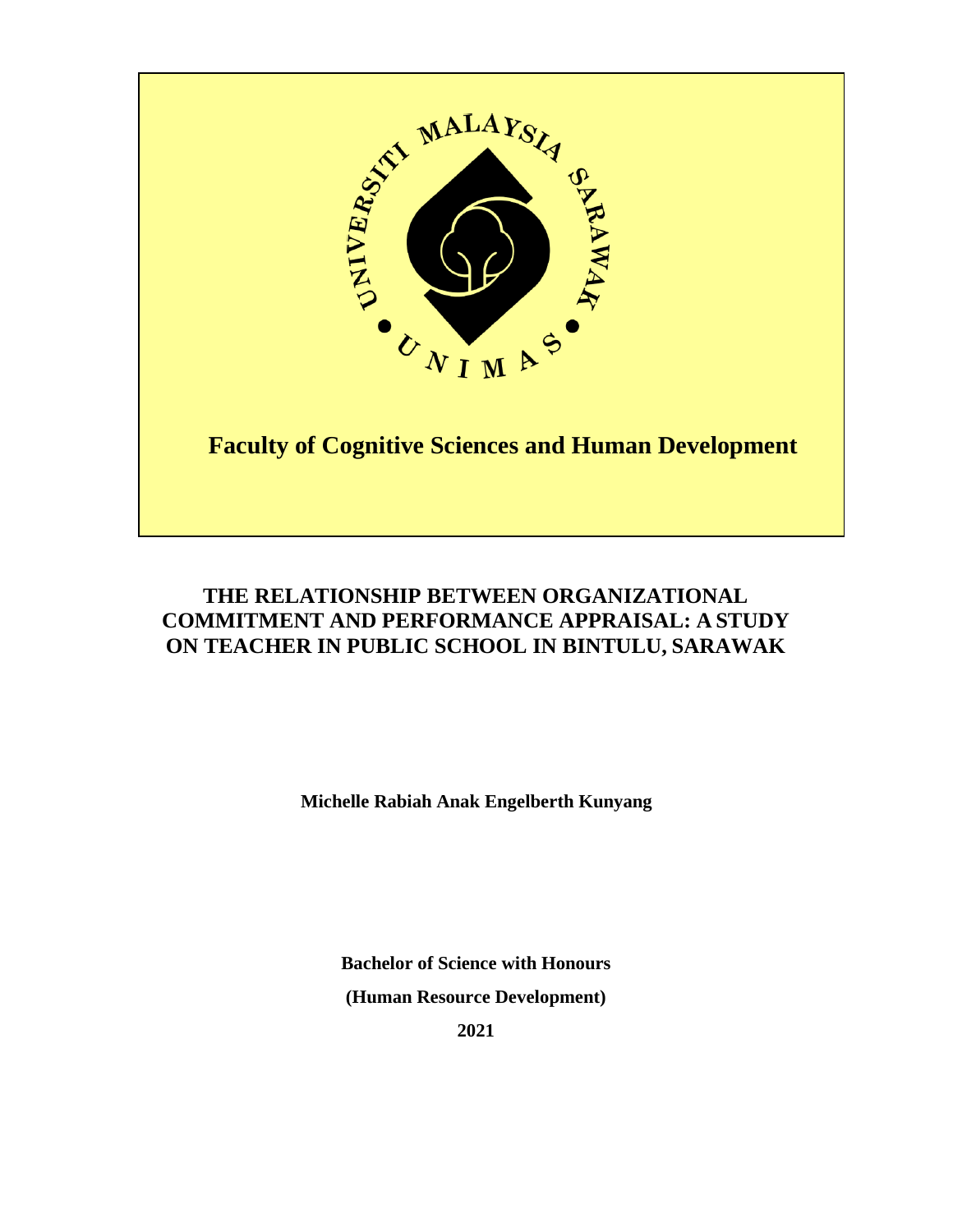#### UNIVERSITI MALAYSIA SAWARAK

| Grade: | A- |  |
|--------|----|--|
|        |    |  |

Please tick  $(\forall)$ Final Year Project Report Masters PhD

#### DECLARATION OF ORIGINAL WORK

This declaration is made on the 27TH day July 2012.

#### **Student's Declaration:**

I MICHELLE RABIAH ANAK ENGELBERTH KUNYANG, 66636, FACULTY OF COGNITIVE SCIENCES AND HUMAN DEVELOPMENT hereby declare that the work entitled THE RELATIONSHIP BETWEEN ORGANIZATIONAL COMMITMENT AND PERFORMANCE APPRAISAL: A STUDY ON TEACHER IN PUBLIC SCHOOL IN BINTULU, SARAWAK is my original work. I have not copied from any other students' work or from any other sources except where due reference or acknowledgement is made explicitly in the text, nor has any part been written for me by another person.

 $27^\mathrm{th}$  July  $2021$ Date submitted

Michelle Michelle Rabiah Engelberth Kunyang (6663)

#### **Supervisor's Declaration:**

I PUAN NIK NORSYAMIMI BT MD NOR hereby certifies that the work entitled THE RELATIONSHIP BETWEEN ORGANIZATIONAL COMMITMENT AND PERFORMANCE APPRAISAL: A STUDY ON TEACHER IN PUBLIC SCHOOL IN BINTULU, SARAWAK was prepared by the above named student, and was submitted to the "FACULTY" as a \* partial/full fulfillment for the conferment of BACHELOR OF SCIENCE WITH HONOURS (HUMAN RESOURCE DEVELOPMENT), and the aforementioned work, to the best of my knowledge, is the said student's work.

Received for examination by:

Date: 5 August 2021

(NIK NORSYAMIMI BT MD NOOR)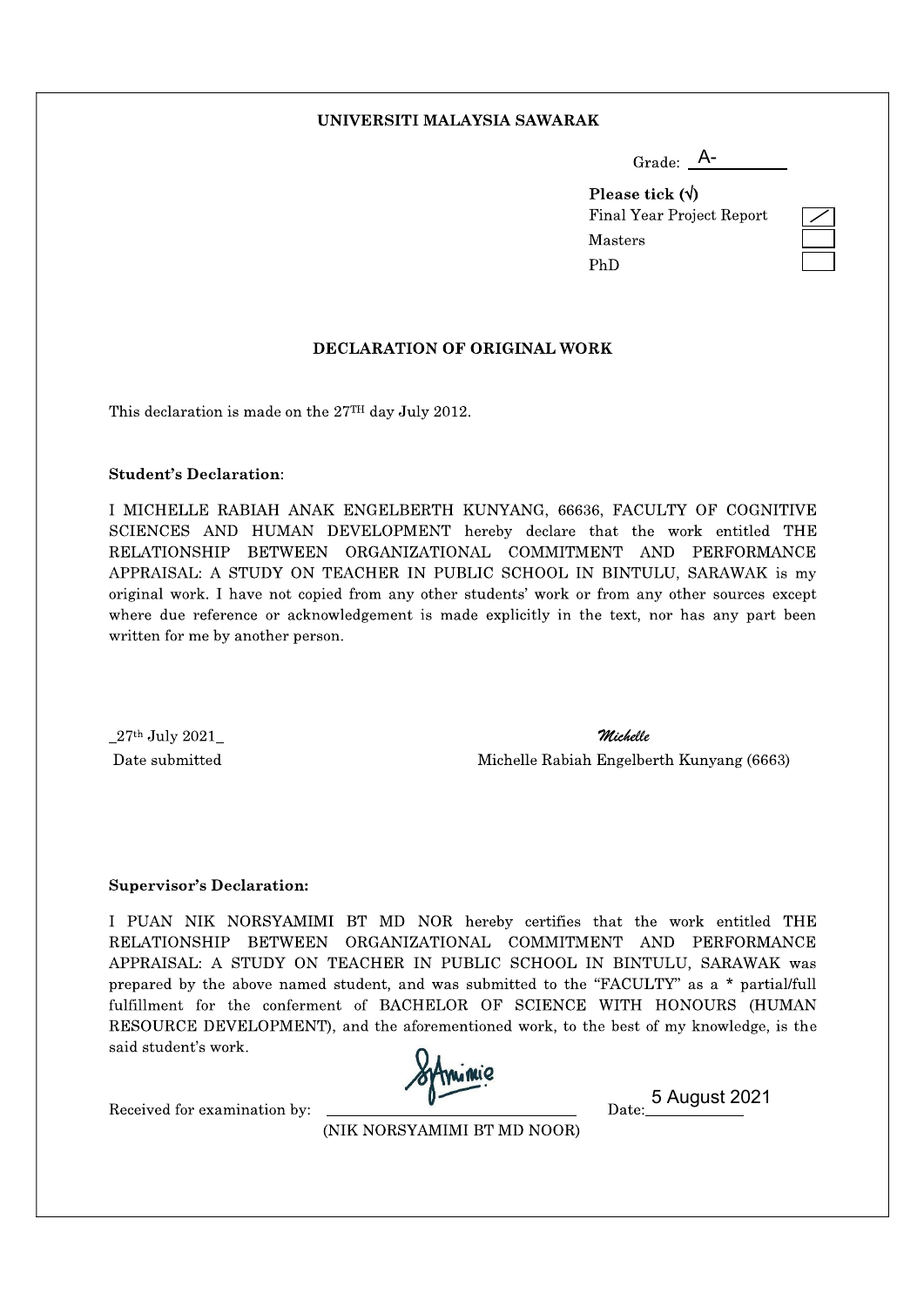I declare this Project/Thesis is classified as (Please tick  $(\langle \rangle)$ ):



**CONFIDENTIAL** (Contains confidential information under the Official Secret Act 1972)\* (Contains restricted information as specified by the organisation where research was done)\*

 $\Box$  OPEN ACCESS

#### **Validation of Project/Thesis**

I therefore duly affirmed with free consent and willingness declared that this said Project/Thesis shall be placed officially in the Centre for Academic Information Services with the abide interest and rights as follows:

- This Project/Thesis is the sole legal property of Universiti Malaysia Sarawak (UNIMAS).
- $\bullet$ The Centre for Academic Information Services has the lawful right to make copies for the purpose of academic and research only and not for other purpose.
- The Centre for Academic Information Services has the lawful right to digitise the content to for the Local Content Database.
- The Centre for Academic Information Services has the lawful right to make copies of the Project/Thesis for academic exchange between Higher Learning Institute.
- No dispute or any claim shall arise from the student itself neither third party on this  $\bullet$ Project/Thesis once it becomes sole property of UNIMAS.
- This Project/Thesis or any material, data and information related to it shall not be distributed, published or disclosed to any party by the student except with UNIMAS permission.

Student's signature Michelle  $(27TH$  JULY 2021) Supervisor's signature:

(Date)<br>5 August 2021

**Current Address:** Lot 165 Taman Putrajaya, Jalan Tun Hussein Onn, 97000 Bintulu

Notes: \* If the Project/Thesis is CONFIDENTIAL or RESTRICTED, please attach together as annexure a letter from the organisation with the period and reasons of confidentiality and restriction.

[The instrument was duly prepared by The Centre for Academic Information Services]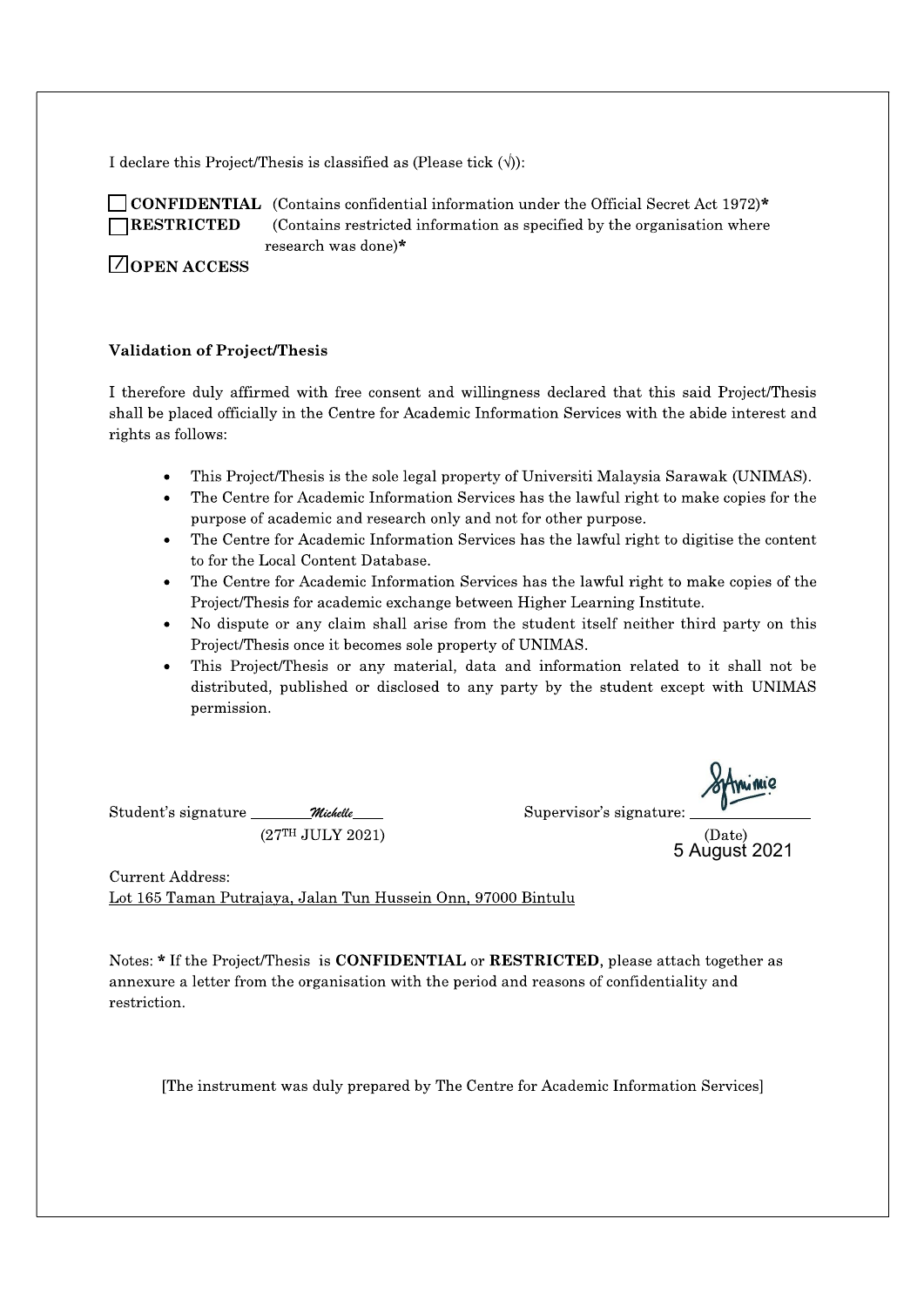The project entitled 'The Relationship Between Organizational Commitment And Performance Appraisal: A Study On Teacher In Public School In Bintulu, Sarawak' was prepared by Michelle Rabiah Anak Engelberth Kunyang and submitted to the Faculty of Cognitive Sciences and Human Development in partial fulfillment of the requirements for a Bachelor of Science with Honours (Human **Resource Development)** 

Received for examination by:

(Name of Supervisor)

Date:

5 August 2021

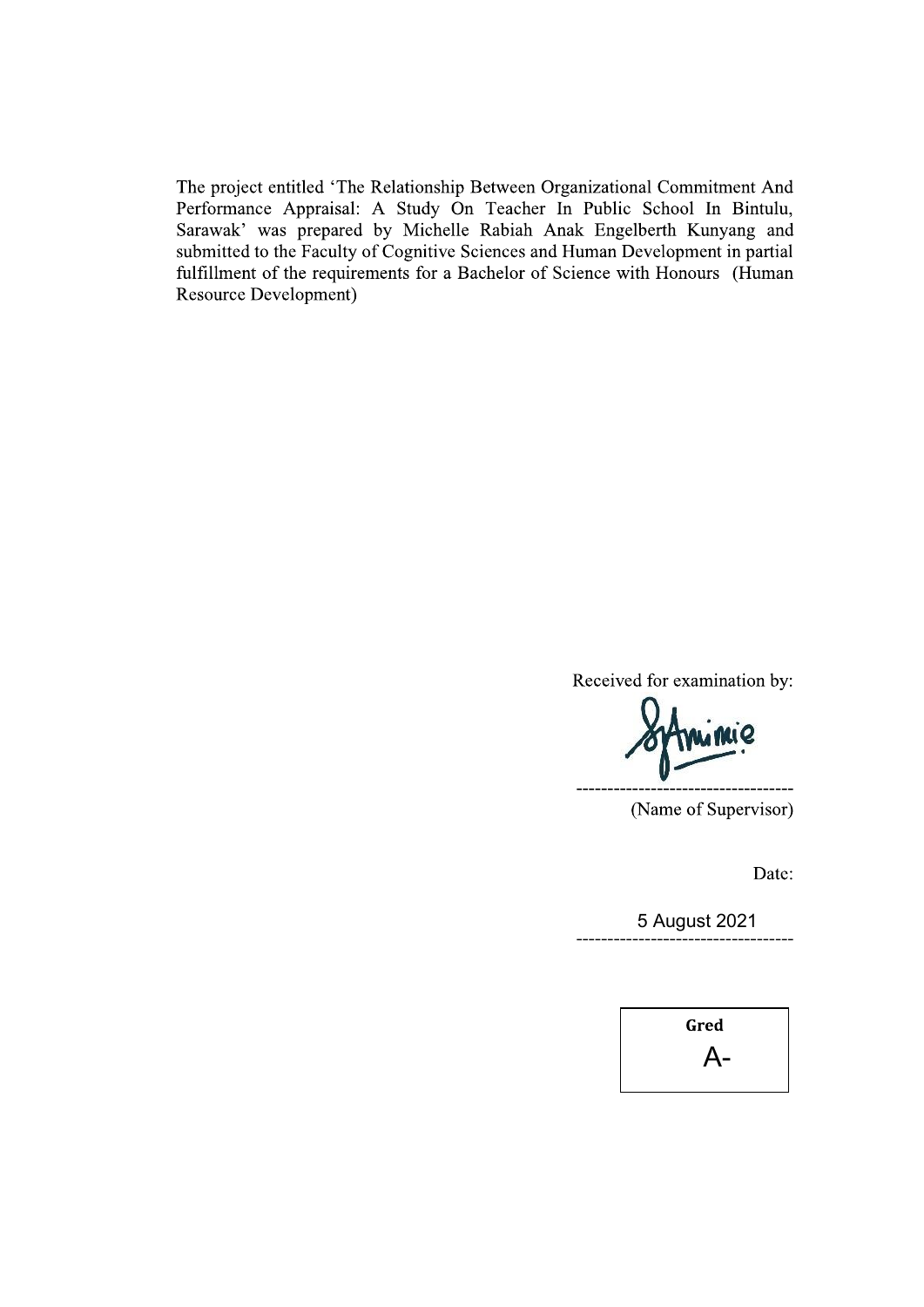## **THE RELATIONSHIP BETWEEN ORGANIZATIONAL COMMITMENT AND PERFORMANCE APPRAISAL: A STUDY ON TEACHER IN PUBLIC SCHOOL IN BINTULU, SARAWAK**

## **MICHELLE RABIAH ANAK ENGELBERTH KUNYANG**

This project is submitted in partial fulfilment of the requirement for a Bachelor of Science with Honours

(Human Resource Development)

Faculty of Cognitive Science and Human Development

UNIVERSITI MALAYSIA SARAWAK

2021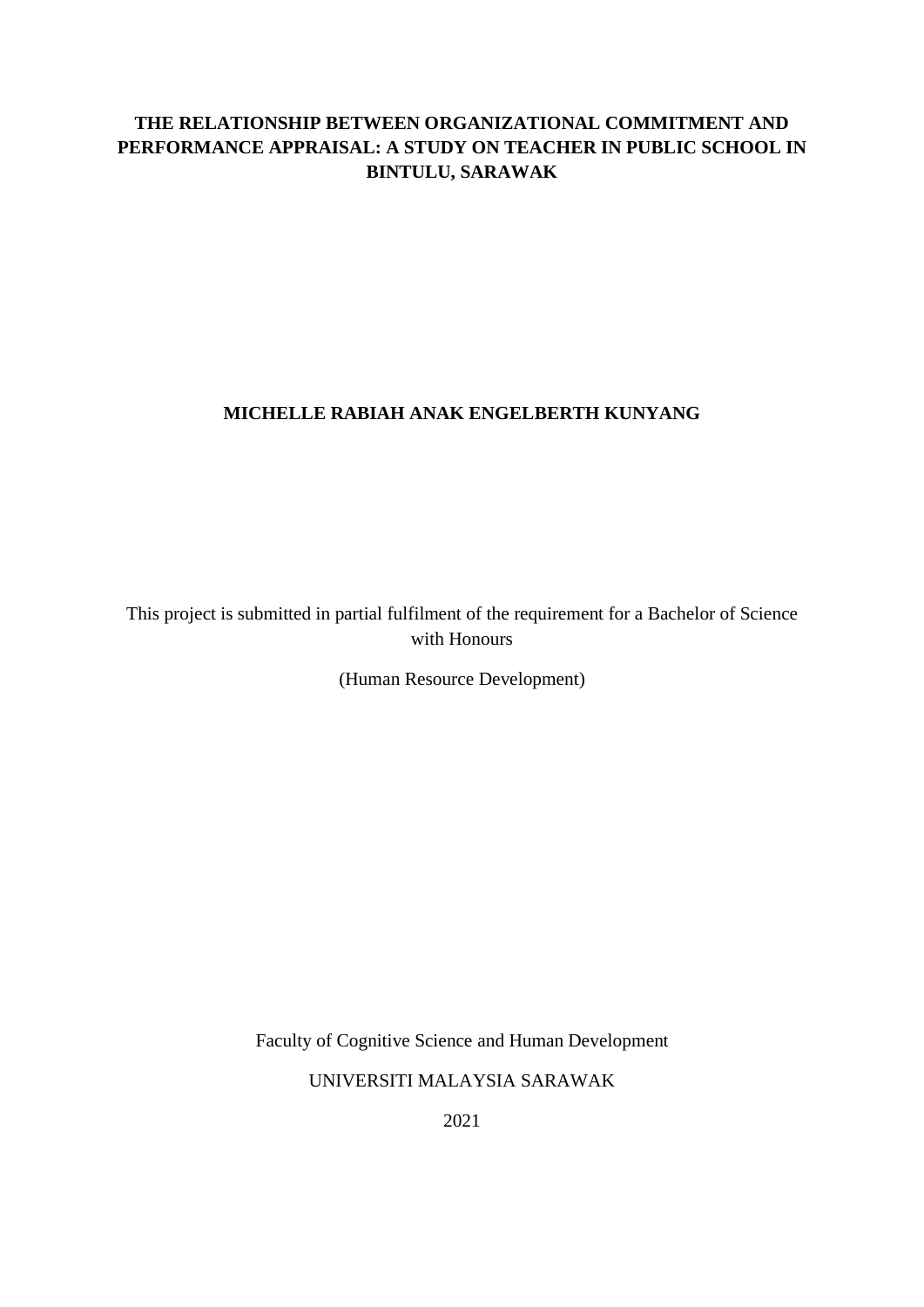#### **ACKNOWLEDGEMENT**

My deepest thankfulness to those who have helped me by giving guidance, support in my research project. This research would not complete without the guidance and assistant from them.

First, I would like to express my deepest gratitude to my supervisor, Madam Nik Norsyamimi bt Md Nor for the feedback, time and effort that she had spent with me in reviewing this report and encouraging me throughout the study. Her unlimited supports and guidance are highly appreciated.

Apart from that, I would like to deliver my appreciation to my friends who have contributed their help and suggestion in completing this research especially Peggy, Haifa, Dette, Farra and Beat. Thank you all for being part of this journey.

Besides, I would also like to thanks to the people in the organization that allowed me to conduct my study in their workplace. Without their time and effort in responding to the questionnaire, I will not be able to carry out the research designed for the purpose of this study in a timely manner.

Last but not least, I would like to thank my parents and my siblings for their encouragement and support. Thank you so much for the unconditional love and support.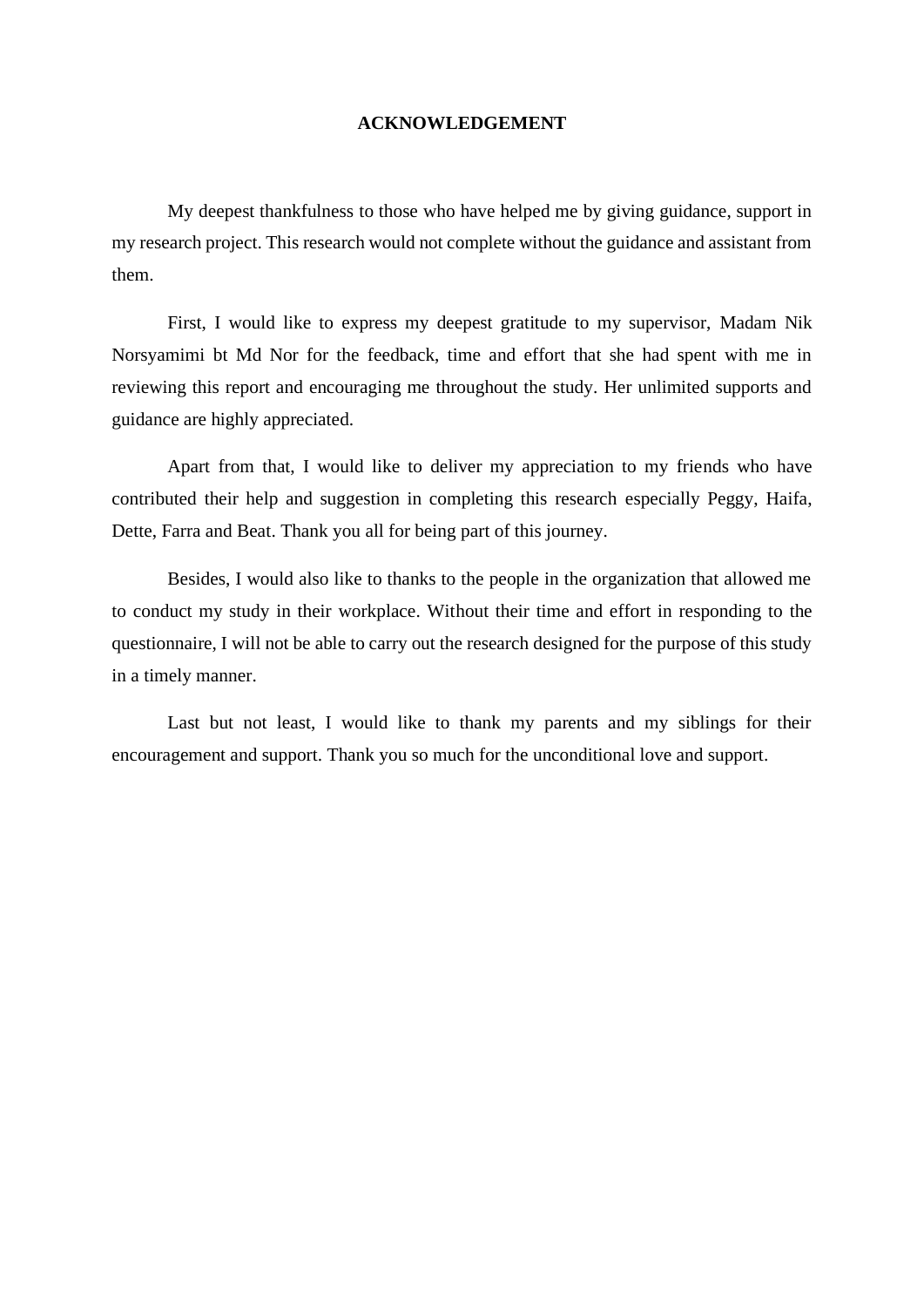## **TABLE OF CONTENT**

| 1                                                          |
|------------------------------------------------------------|
| 1                                                          |
| $\mathbf{1}$                                               |
| $\overline{2}$                                             |
| 3                                                          |
| 3                                                          |
| 3                                                          |
| 4                                                          |
| $\overline{4}$                                             |
| $\overline{4}$                                             |
| 4                                                          |
| 5                                                          |
| 5                                                          |
| 5                                                          |
| 6                                                          |
| 6                                                          |
| 6                                                          |
| 7                                                          |
| 8                                                          |
| 8                                                          |
| 8                                                          |
| 8                                                          |
| 9                                                          |
| - 10                                                       |
| 11                                                         |
| 11                                                         |
| 11                                                         |
| 11                                                         |
| 12                                                         |
| 12                                                         |
| 13                                                         |
| 14                                                         |
| 14                                                         |
| 15                                                         |
| 15                                                         |
| 16                                                         |
| 16                                                         |
| 16                                                         |
| 17                                                         |
| 18                                                         |
| 19                                                         |
| 19                                                         |
| 21                                                         |
| 23                                                         |
| CHAPTER FIVE SUMMARY, DISCUSSIONS AND RECOMMENDATION<br>25 |
| 25                                                         |
| 25                                                         |
| 25                                                         |
|                                                            |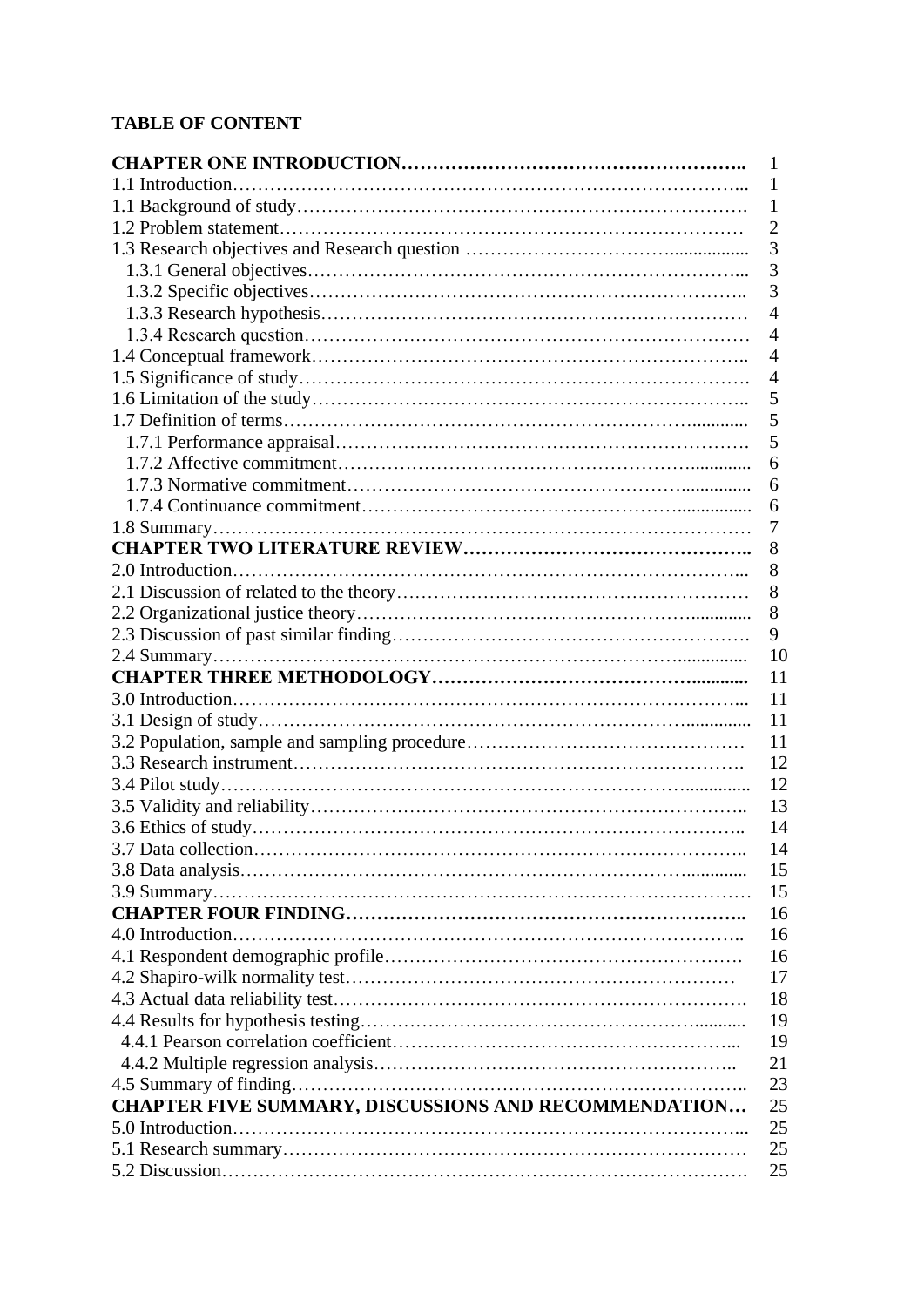| 5.2.1 Relationship between affective commitment and performance appraisal 26   |  |
|--------------------------------------------------------------------------------|--|
| 5.2.2 Relationship between continuance commitment and performance appraisal 26 |  |
| 5.2.3 relationship between normative commitment and performance appraisal 26   |  |
|                                                                                |  |
|                                                                                |  |
|                                                                                |  |
|                                                                                |  |
| <b>REFERENCES</b>                                                              |  |
| <b>APPENDIX</b>                                                                |  |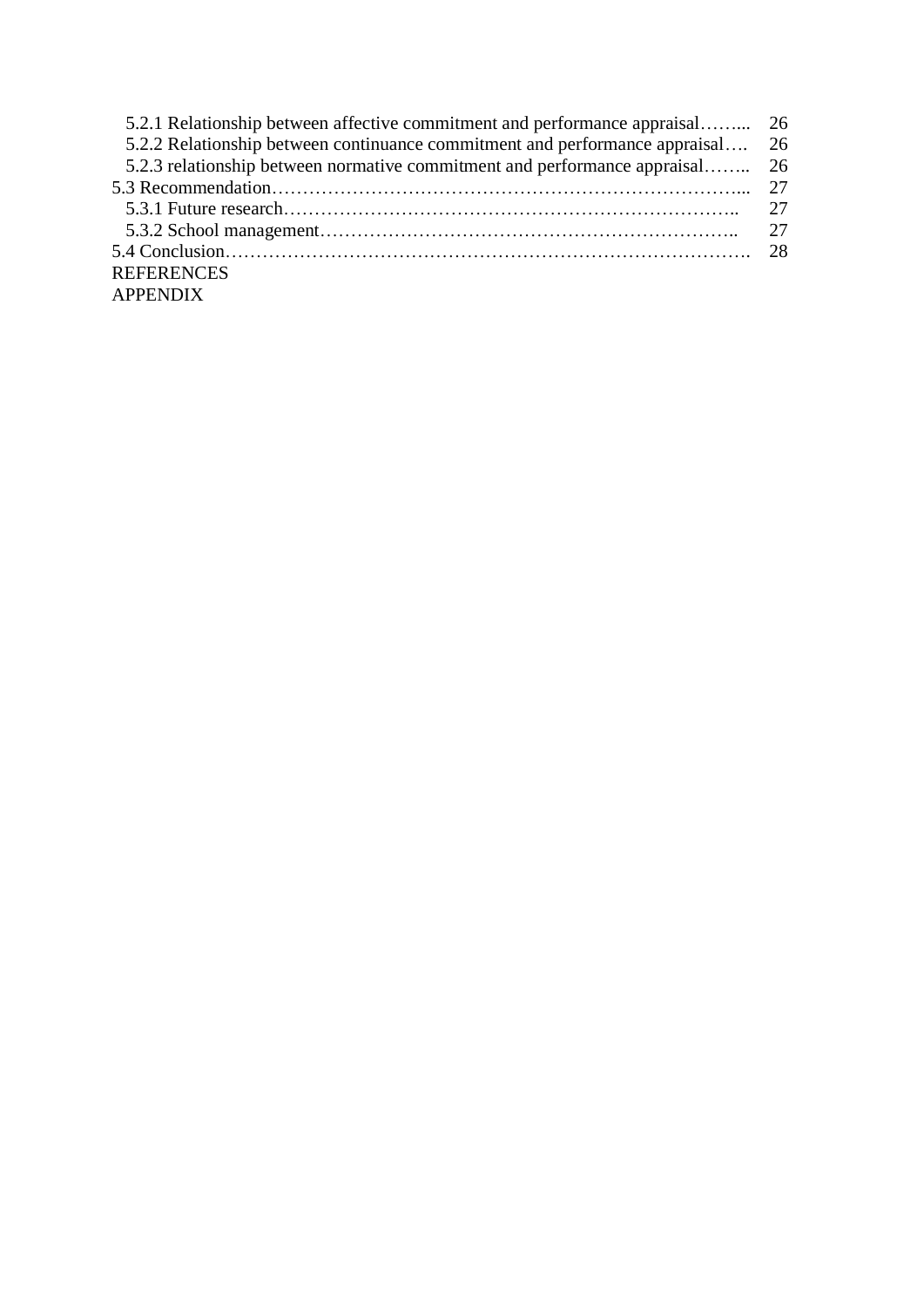#### **LIST OF TABLES**

- Table 1 Likert-Type Rating Scale
- Table 2 Reliability for Pilot Study
- Table 3 Summarized Demographic Profile of Respondent
- Table 4 Shapiro-Wilk Normality Test
- Table 5 Reliability Analysis
- Table 6 Correlation Between Affective Commitment and Performance Appraisal
- Table 7 Correlation Between Continuance Commitment and Performance Appraisal
- Table 8 Correlation Between Normative Commitment and Performance Appraisal
- Table 9 Model Summary of Multiple Regression Analysis
- Table 10 ANOVA of Multiple Regression
- Table 11 Coefficient of Multiple Regression Analysis
- Table 12 Summary of Finding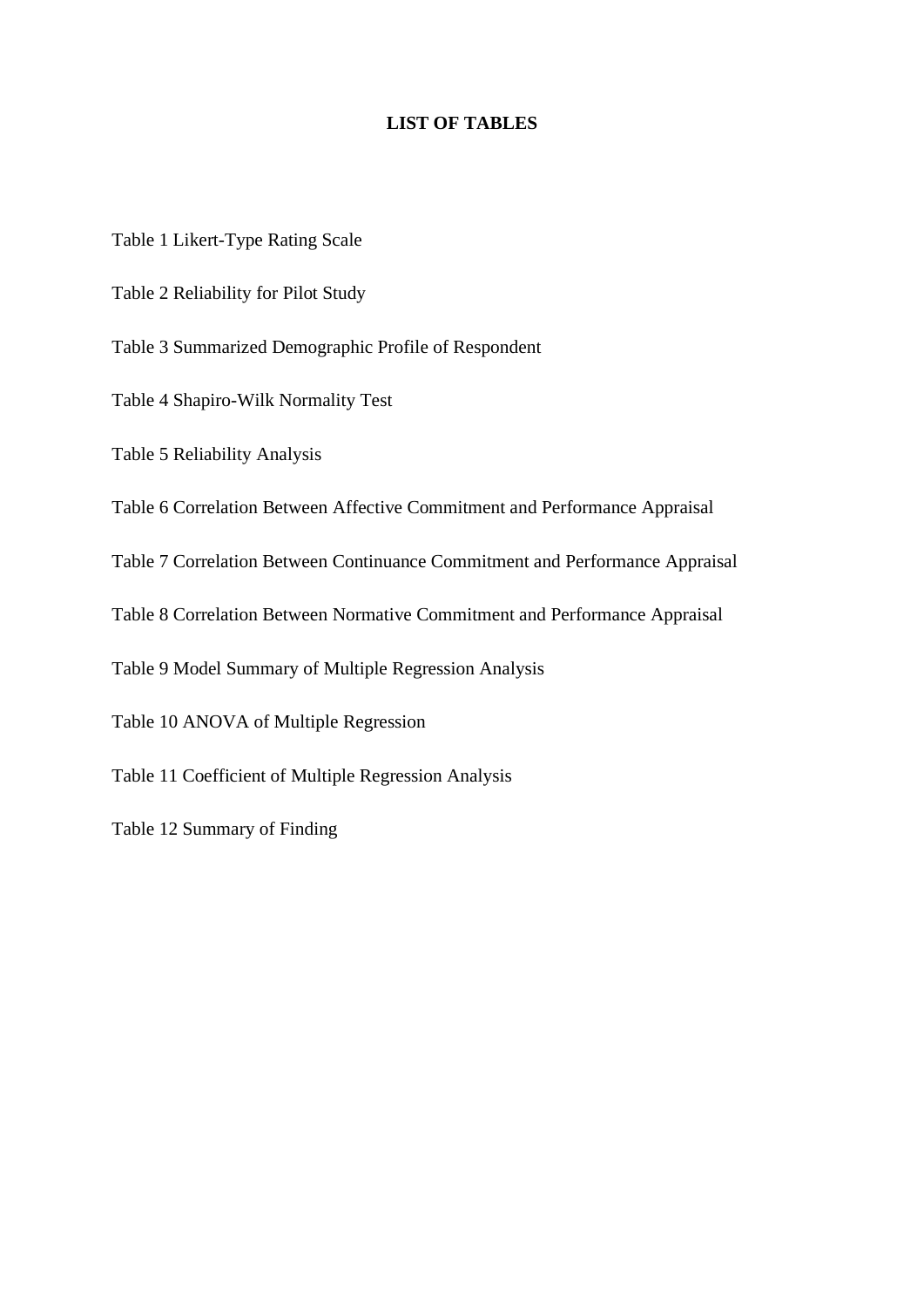# **ABSTRACT**

The organizational commitment of teachers is very important to the effectiveness of the school and can indirectly affect teacher performance appraisal. The study used structured questionnaires using Likert scale on all the variables. The study used SPSS version 26, where descriptive and inferential statistics was used. Out of the 100 questionnaires, distributed by the researcher, only 80 questionnaires were returned. The findings of this research revealed that teachers are strongly positively with normative commitment between performance appraisals. Furthermore, there was a positive and significant relationship for affective commitment and continuance commitment between performance appraisals.

*Keywords: affective commitment, continuance commitment, normative commitment, performance appraisal*

## **ABSTRAK**

Komitmen organisasi guru sangat penting untuk keberkesanan sekolah dan secara tidak langsung dapat mempengaruhi penilaian prestasi guru. Kajian menggunakan soal selidik berstruktur yang menggunakan skala Likert pada semua pemboleh ubah. Kajian ini menggunakan SPSS versi 26, di mana statistik deskriptif dan inferensi digunakan. Dari 100 soal selidik yang diedarkan oleh penyelidik, hanya 80 borang soal selidik yang dikembalikan. Hasil kajian ini menunjukkan bahawa guru sangat positif dengan komitmen normatif antara penilaian prestasi. Selanjutnya, terdapat hubungan positif dan signifikan untuk komitmen afektif dan komitmen kesinambungan antara penilaian prestasi.

*Kata kunci: komitmen afektif, komitmen berterusan, komitmen normatif, penilaian prestasi*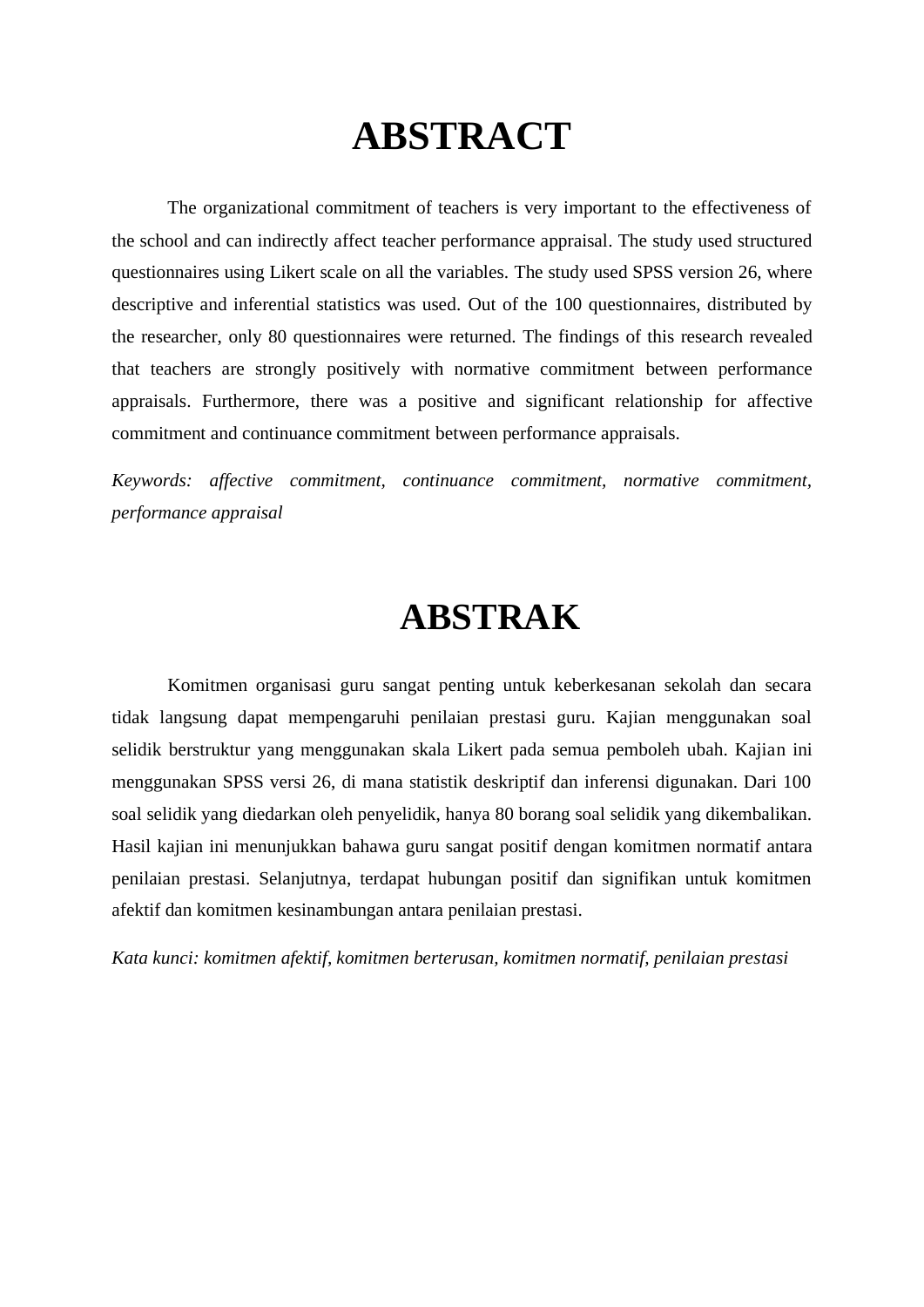#### **CHAPTER 0NE**

#### *INTRODUCTION*

#### **1.0 Introduction**

This research discusses about the relationship between organizational commitment and performance appraisal. There are few significances that can comprehend about the investigation of this topic towards teachers of public secondary education industry in Bintulu, Sarawak. This research will give various perception on organization commitment from performance appraisal. This research is using quantitative method to explore about the relationship between organization commitment and performance appraisal among teacher of public secondary in Bintulu.

This chapter of research will cover about background of study and problem statement. Besides, this chapter also discuss about research objectives, research question and significance of study. Lastly, it also consists of limitation of study and definition of term of this research.

#### **1.1 Background of the Study**

Across the globe, schools are a citadel of academic achievement, information, a source of individualism and above all, an ideal environment for future leaders (Cricelli et al., 2018). According to Salleh (2007), education is the most critical level of a child's formal education. Education at this stage is at the heart of the national education framework and must be on target so that the priorities of national growth can be accomplished at a level that is to be proud of. Besides that, the Ministry of Education Malaysia has outlined a few objectives for education such as to facilitate the personal development of pupils, secondary school preparation, social skills and cultural understanding, religious and moral, and contribution to the society and country (MOE, 2012).

From the international view, serious at work, demonstrations enthusiasm and constructive involvement in his teaching (Cesário & Chambel, 2017). In the other hand, organizational commitment is a significant predictor of the success of teachers at work. General rule, if the organizational contribution is strong, teachers will have outstanding job results. Apart of that, organizational commitment is the feeling of commitment of workers to the purposes of the organization. They associate with the level of performance of their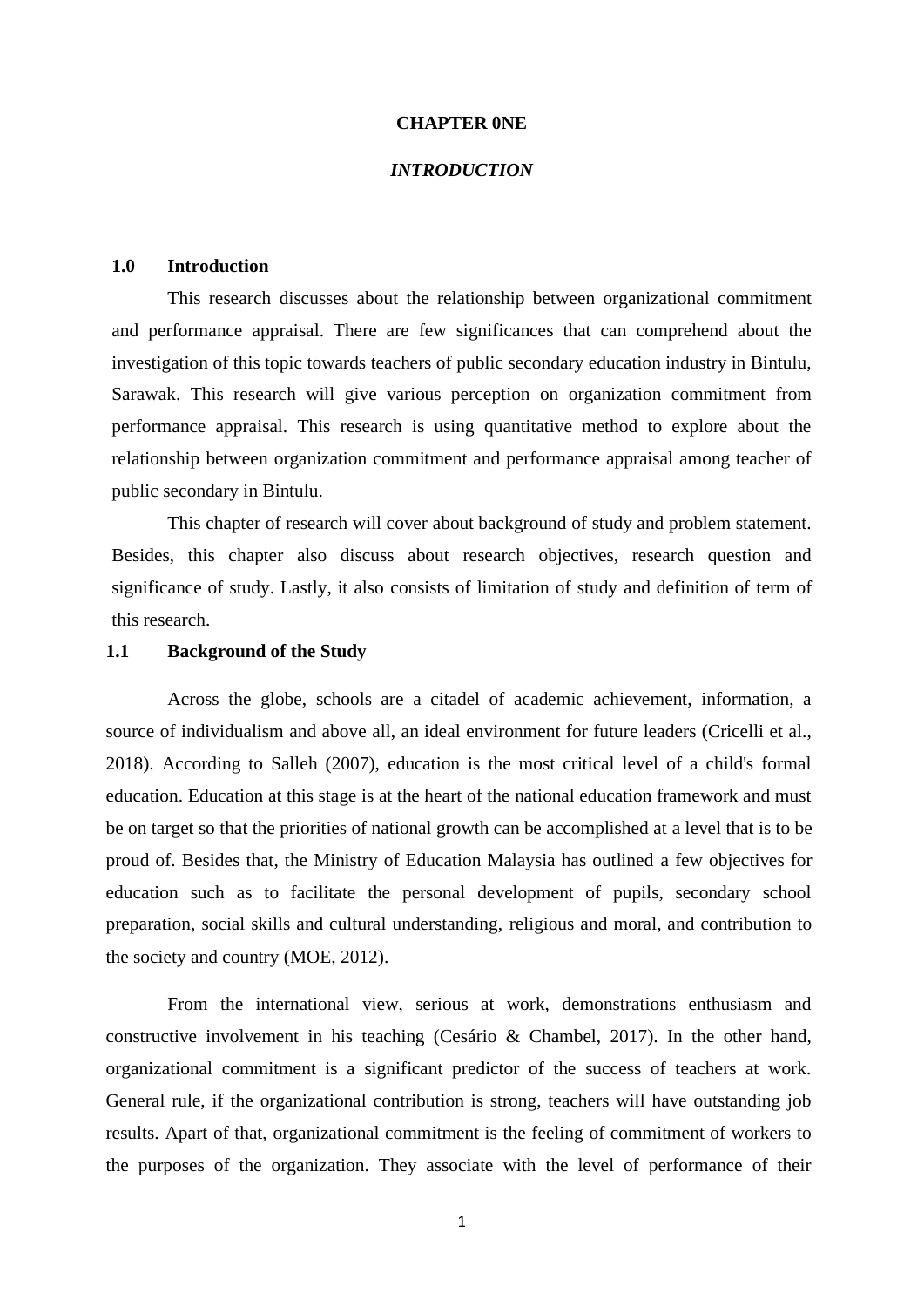company's target. Organizational commitment requires influential factors in assessing the motivation and interest of workers to improve their sense of responsibility in organizational success. In addition, organizational commitment is an emotional reaction that is focused on the interaction between an organization and its workers. It is based on the measurement of employee attitudes, values, commitment and expectations and scales from very low to very high (Bierema, 2016).

The word 'organizational commitment' here applies to the organizational commitment of teaching. Teachers' organizational commitment is seen as the desire of teachers to be an integral part of the individual school of which they belong. Apart from that, the organizational commitment of the instructor will be strong and low. Extremely dedicated teachers are also less likely to tolerate their teaching job and are much less likely to be absent from school, whereas low-profile teachers are frequently absent from school to participate in more interesting hobbies, such as going to the urban city for family duties (Werang et al., 2015).

#### **1.2 Problem Statement**

From the past research, teachers who are satisfied with his or her job will accomplish his or her work well and will commit to his job and organization (Awang, Ahmad & Zin, 2010). According to Jonyo and Owuor (2017) it claims that the unsuccessful supervision and assessment structure in public schools has led to discontent among teachers. In addition to the poor levels of curriculum among students and maybe even teachers, and a complete lack of knowledge of the curriculum. In the similar way, Ismail and Razak (2016) positioned that the capacity of employers to have internal and external fulfilment in monitoring staff's employee performance has inspired workers to improve their corporate contribution.

The teachers serve as key players in the educational system as the survival or otherwise of any school depends on sound and dedicated teachers. Therefore, it is expected that the government support the teachers with the appropriate packages (improved condition of service, working tools, welfare package, promotion of qualified personnel, etc.) in according to their employment contract to withstand the security challenges bedeviling the nation but reverse is the case (Ogunyemi, 2016).

Furthermore, previous studies on performance appraisal have the same opinion which shows the important role it plays in enhancing employee's perception regarding their job and employer (Setiawati & Ariani, 2020), but it also needs further empirical research on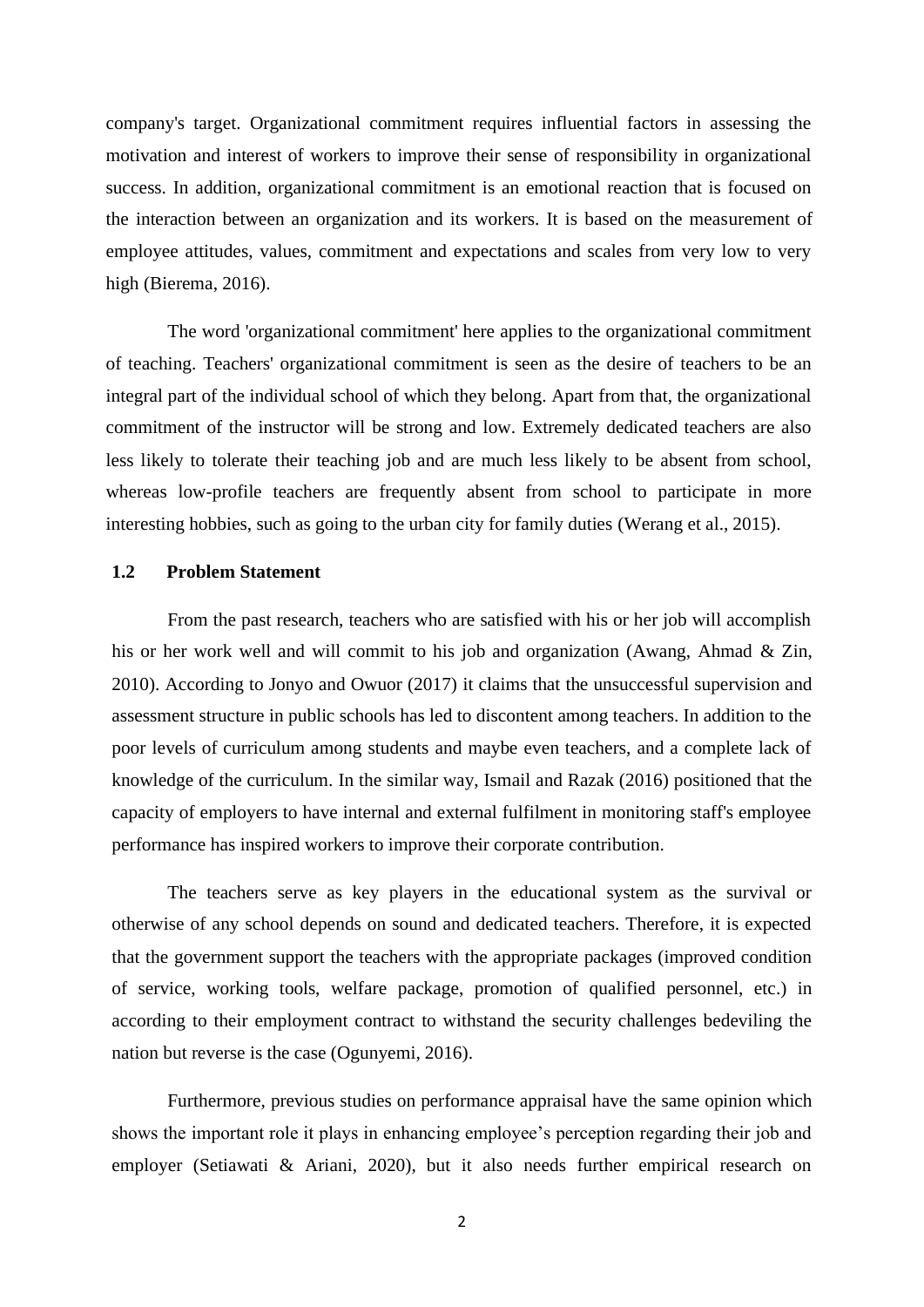numerous scopes, various national cultures and other differences among cross national (Subramanian & Cisma, 2020).

Generally, performance appraisal is important because it involves a process of measuring, evaluating and influencing the attributes, behavior and performance of employees in relation to preset standards or goals (Ahmad, 2016). Apart of that, performance appraisal is used as a method of separation, transition decision-making and promotion. Not only did the performance appraisal but offer guidance to the individual about how the company measured and analyze the performance. Apart of that, performance appraisal is good for the organization to ensure that its workers recognize and support the company to accomplish its objectives. This was because when workers have a high level of education, it would be easier for some of them to accomplish their own goals and ultimately boost productivity. This will gain the opportunity of their culture and the good conscience.

#### **1.3 Research Objectives and Research Question**

This study consists of two types of objectives which are the main objectives and specific objectives. Besides that, this study also consists of the research question.

#### **1.3.1 General Objectives**

To identify the relationship of organizational commitment and performance appraisal.

#### **1.3.2 Research Objectives**

The specific of this study include:

1. To identify the relationship between affective commitment and performance appraisal.

2. To identify the relationship between continuance commitment and performance appraisal.

3. To identify the relationship between normative commitment and performance appraisal.

4. To identify the dominant factor of relationship between organizational commitment and performance appraisal.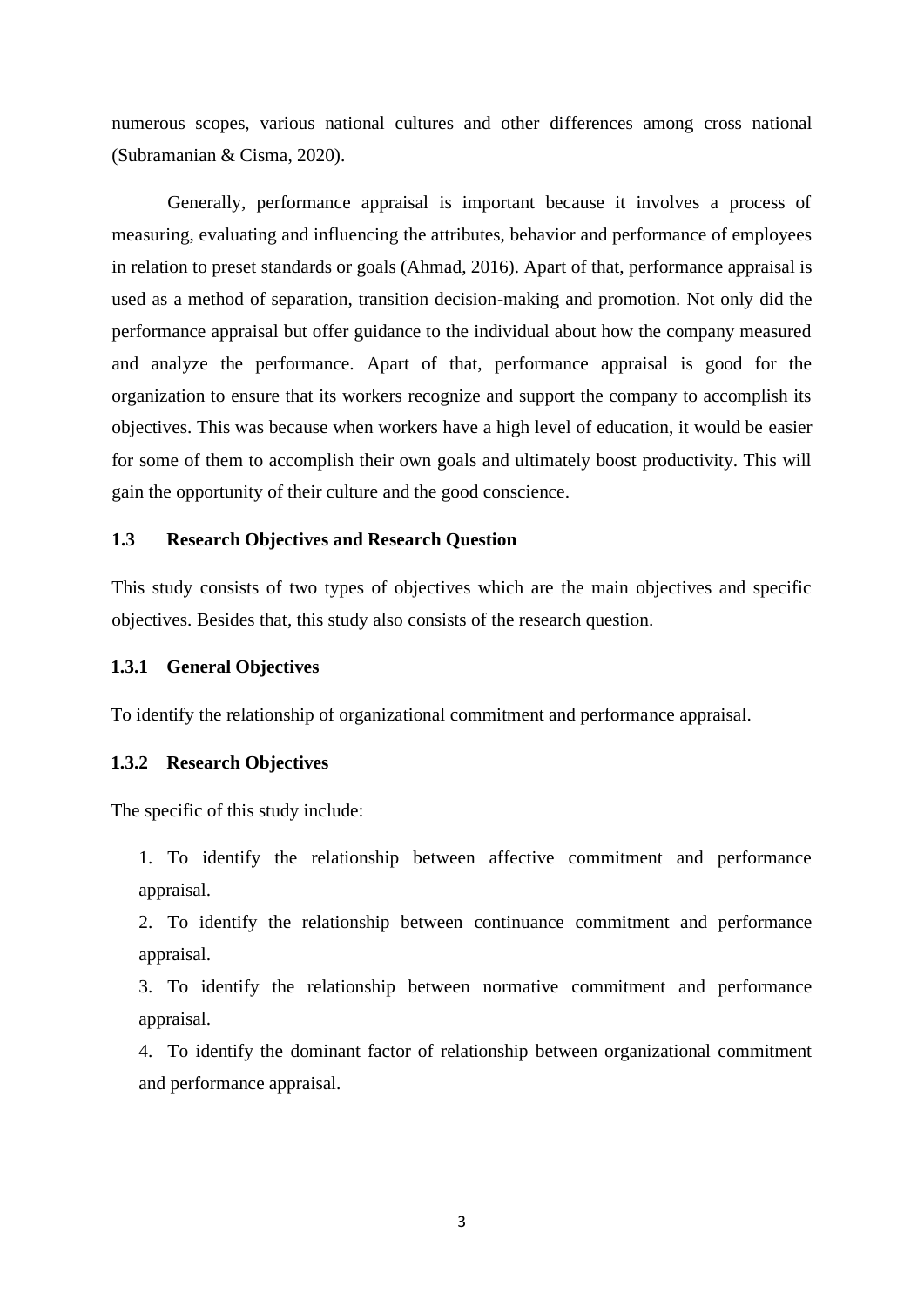#### **1.3.3 Research Hypothesis**

Ha 1 : There is a significant relationship between affective commitment and performance appraisal among teachers in public school.

Ha 2 : There is a significant relationship between continuance commitment and performance appraisal among teachers in public school.

Ha 3 : There is a significant relationship between normative commitment and performance appraisal among teachers in public school.

Ha 4 : There is a dominant factor of organizational commitment that affect performance appraisal among teachers in public school.

## **1.4 Conceptual Framework INDEPENDENVARIABLE (IV)** DEPENDEND VARIABLE (DV)



*Figure 1: Conceptual Framework*

#### **1.5 Significance of Study**

This research providing better understanding of knowledges about the impact of organizational commitment and performance appraisal. The research also to determines the impact of organizational commitment and performance appraisal. This research provides idea to employees to know how to be managing of performance appraisal and organizational commitment. In addition, it also gives awareness to readers about the importance of having a performance appraisal.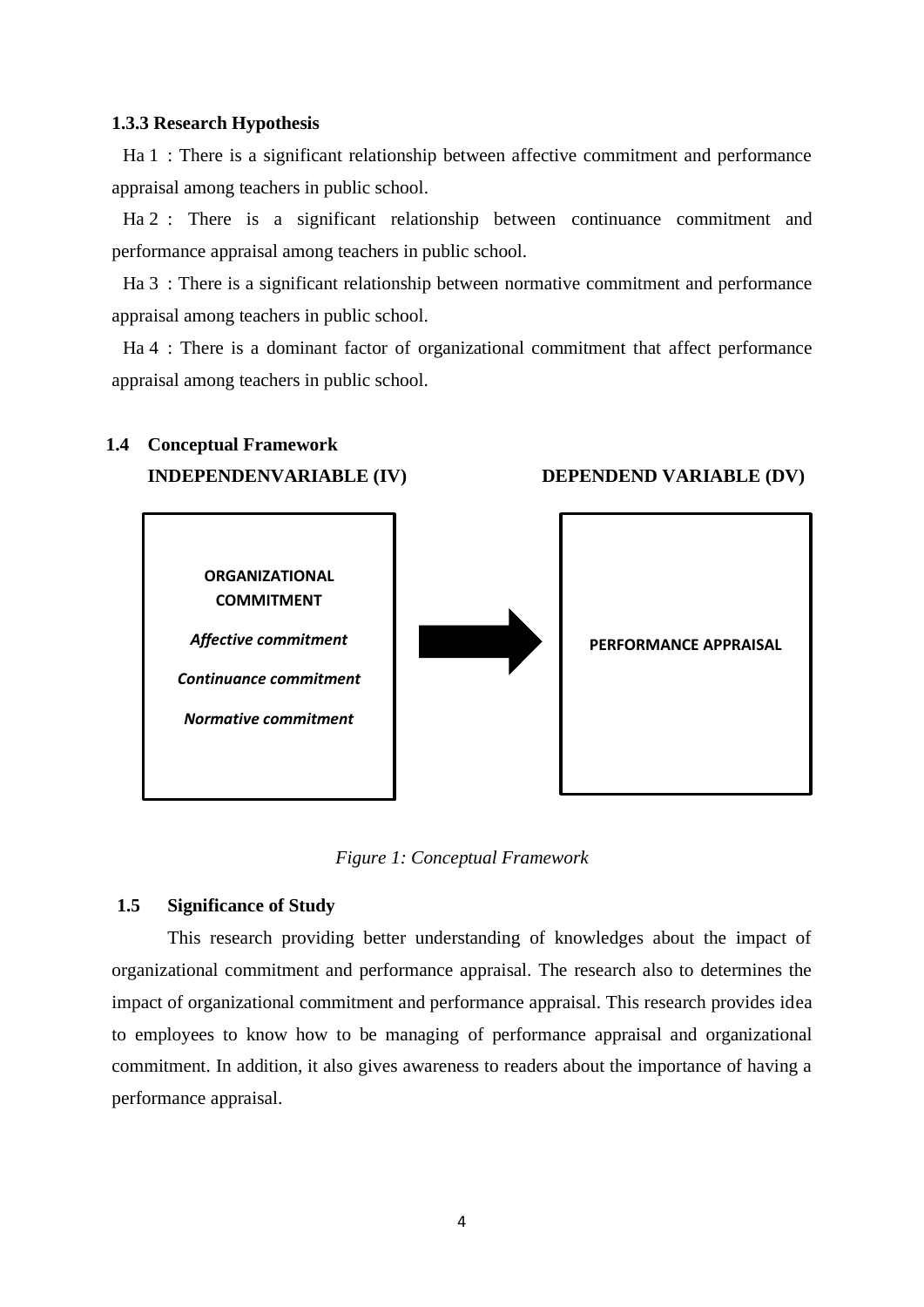The knowledge obtained will allow staff and managers to educate senior high school teachers on the value of performance evaluation. Managers will be able to decide whether the performance evaluation is successful and to take the appropriate steps.

Teachers, like all other workers, need to understand the role of evaluation as a constructive mechanism for job improvement and career progression. For teacher educators, such as teachers' colleges and universities, the results might point to points of deficiency in the teacher evaluation framework and thereby identify ways in which future instructional leaders should be qualified in performance assessment. The report can also add efficiency in the measurement of performance management to the current teacher evaluation body when it is written.

#### **1.6 Limitation of the study**

There are some limitations in conducting this research. This research is conducted and focus on quantitative method. The future research may conduct using both which is quantitative method to find out to get more precise results about organizational commitment and performance appraisal.

#### **1.7 Definition of Terms**

In this section, the conceptual definition will be explained first followed by operational definition.

#### **1.7.1 Performance appraisal**

Wahjono (2015) indicates performance evaluation as an institution in which teachers are given grades to show their behaviour against their goal set to bring about improvement in organizational effectiveness. With either the reduction in careers in the workplace, human resource management methods such as measuring performance have become much more relevant in empowering and managing the employee (Cravens, & Oishi, 2017). Besides, according to Phil (2016), this rating can be categorised into three groups, award reviews, future reviews and performance reviews, and at least one of them should be covered by the evaluation approach.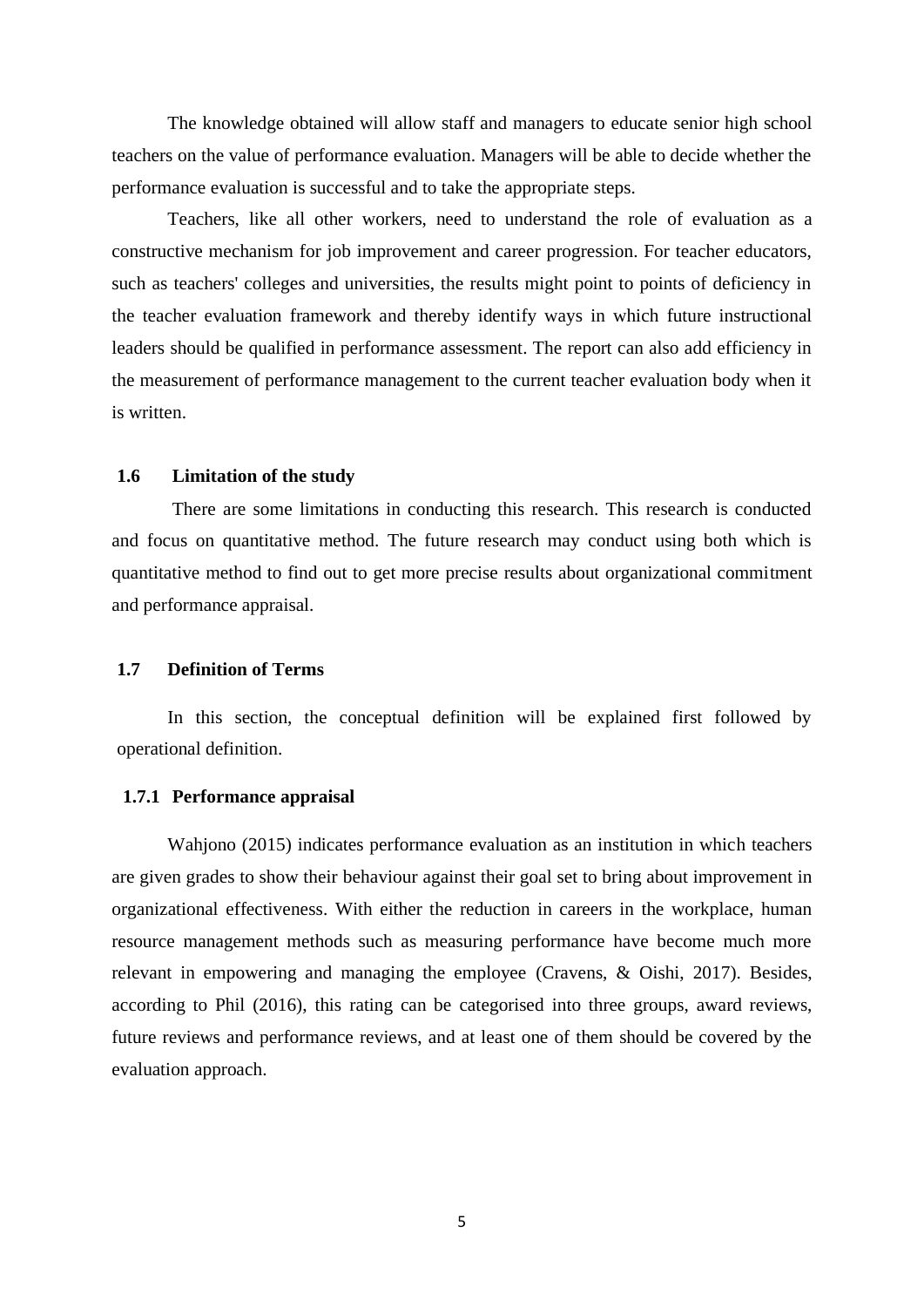#### **1.7.2 Affective commitment**

Affective commitment refers to strong affection for the organization, reflected in a desire for seeing the organization succeed in its strategic goals and a sense of pride in being part of the organization (Cohen, 2003). Employees with high level affective commitment want to work for the employer actively and confidently, not just because they need a career, but also because they love to work (Meyer, Allen & Smith, 1993). In this form of commitment, the person and the company have common beliefs and thus the relationship from them is positive (Shore & Tetrick, 1991). In additional, affective commitment ensures that workers feel associated with the company under which they operate. Affective commitment means that people agree with the group, are proud to be a part of it and are deeply committed to it. Affective commitment is often described as the desire of employees to stay to stay in the organization on an emotional and possible outcome. Employees who have such a contribution to their organizations are only working because although their "want to," not only because they "have to" (Nasiri, 2015).

#### **1.7.3 Continuance commitment**

Continuance commitment refers to "an individual's awareness of the costs of leaving the organization" (Meyer, Allen & Smith, 1993). This is related to one's experiences and what one has given to the organization. An individual with a continuing commitment considers it difficult to give up his or her organization due to fear of change 'achievement value' of leaving the service or of finding fewer than no solutions. Individuals with a high level of commitment of this nature still stay familiar with the organization and need it.

#### **1.7.4 Normative commitment**

Employees with a high level of normative commitment realize teachers should always remain employees of the company, because that is the "right and moral" thing to do (Meyer & Allen, 1991). Wiener and Gechman (1977) selected a normative commitment to the institution due to the development of social connection measured by people as member of the community during their brief career. This commitment is also observed through their socialization as outsiders to the organization. Normative commitment may increase when a person feels dependent on the government to his or her organization for having spent time and resources on him or her and feels responsible for repaying the benefits that he or she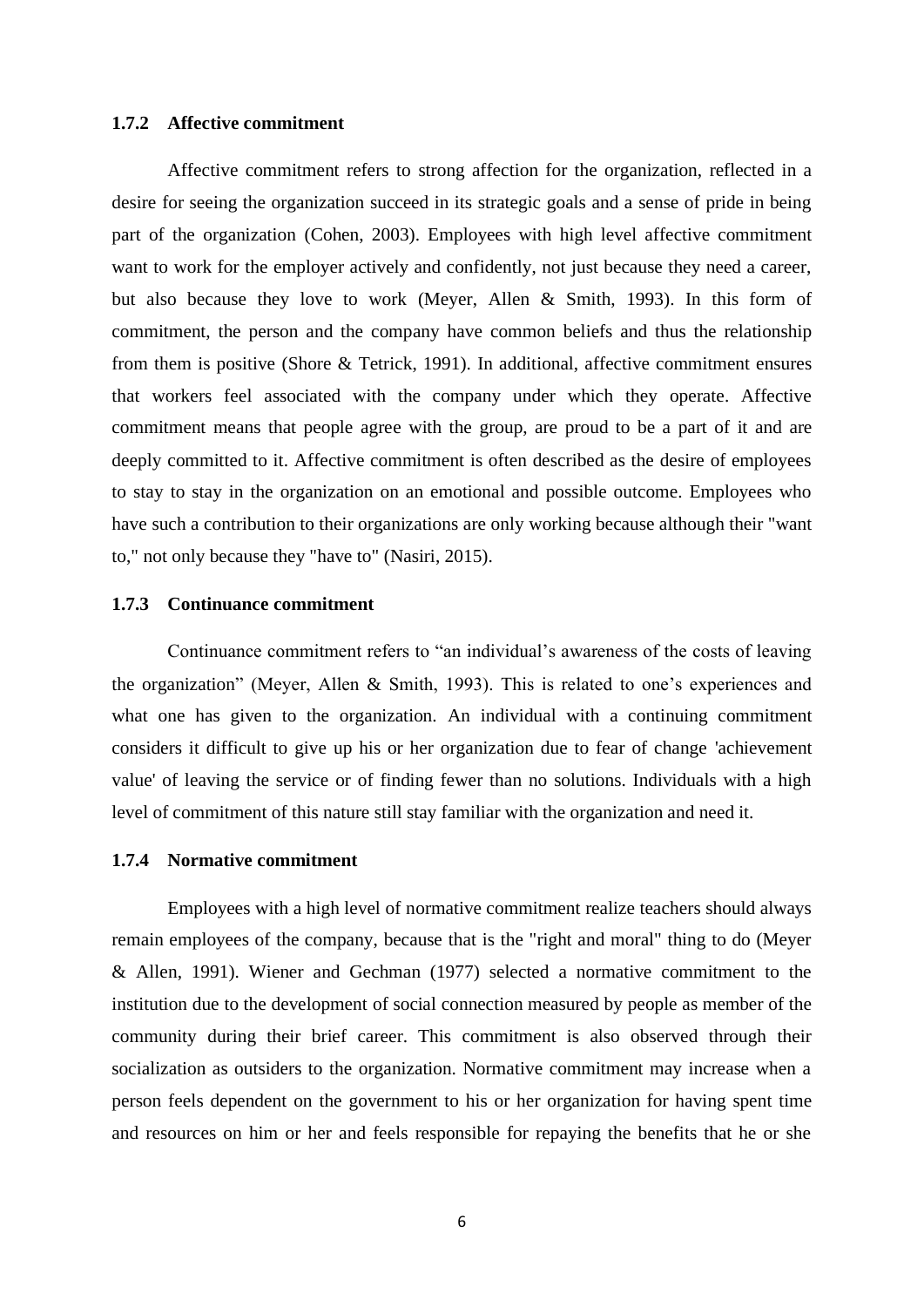receives from the organization by making an effort to work and choosing to stay in the job (Meyer et al., 1993).

#### **1.8 Summary**

This chapter discuss about the introduction and general statement about this research such as background of study and problem statement. Besides, it also discusses about research objective, research question. Furthermore, this chapter consist of significance of study and the limitation of study. Lastly, this chapter also consist of the definition of term of research. After this chapter, the research will continue with next chapter which is discuss about the literature review that related to this research.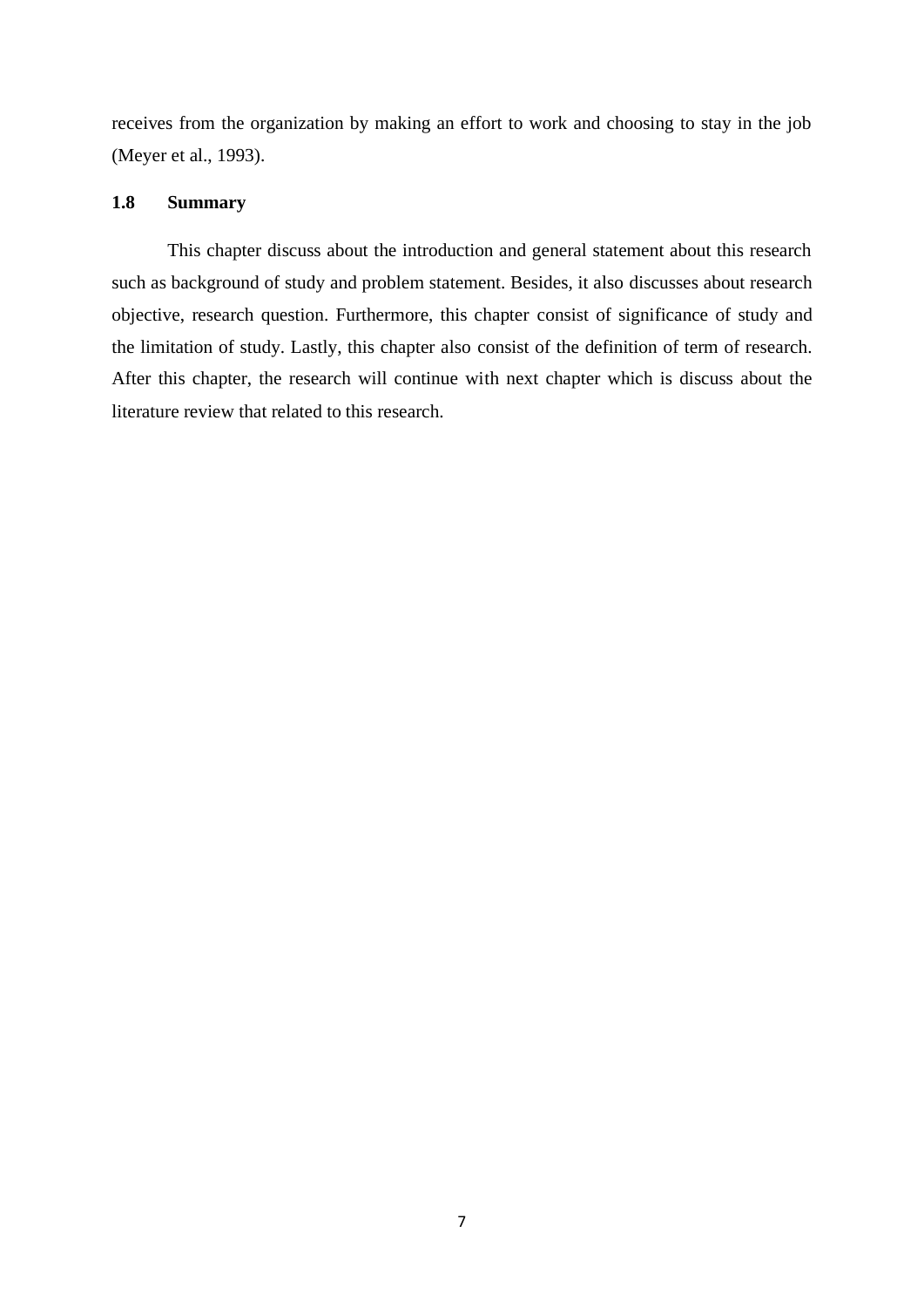#### **CHAPTER TWO**

#### *LITERATURE REVIEW*

#### **2.0 Introduction**

 This chapter gathered and gained deeper knowledge and insightful through various sources such as books, articles, journals and other assets which are significant and related to the topic of this research. Literature review in this research is gain and collect knowledge about past studies that related to this topic and recognize the flow of understandings.

#### **2.1 Discussion of Issues Related to The Theory**

Within the context of formal performance appraisal requirements, rating has been used to mean evaluating employee performance against the elements and standards in an employee's performance appraisal plan and assigning a rating of record. It is incredibly critical that workers have the appropriate qualifications, behavioral patterns to do well in their work. This is the principle surrounding the legislative provision that all governments review the productivity of employees (Peeters & Taris, 2018).

Performance appraisal is to determine and measure the performance of workers against the goals of the company. Performance appraisal is also an important component of the administration of human capital. In certain institutions, this is the foundation for some employee services, such as therapy, wage control or personal preparation. Appraisal is now seen by some commentators as being much more significant in maintaining employee loyalty and commitment than in directly managing performance (Jafri, 2017).

#### **2.2 Organizational Justice Theory**

In the observation of the researcher, the corporate justice hypothesis will be extended to analyze the three factors of employee engagement organizational commitment while the interaction effect is employee happiness. A few of the beginning theories of justice (equity theory) written and produced that the fairest contributions will be those that enhance motivation in comparison to their achievements (Adams, 1965). The Organizational Justice Theory discussed investigates individual employees' satisfaction in their employment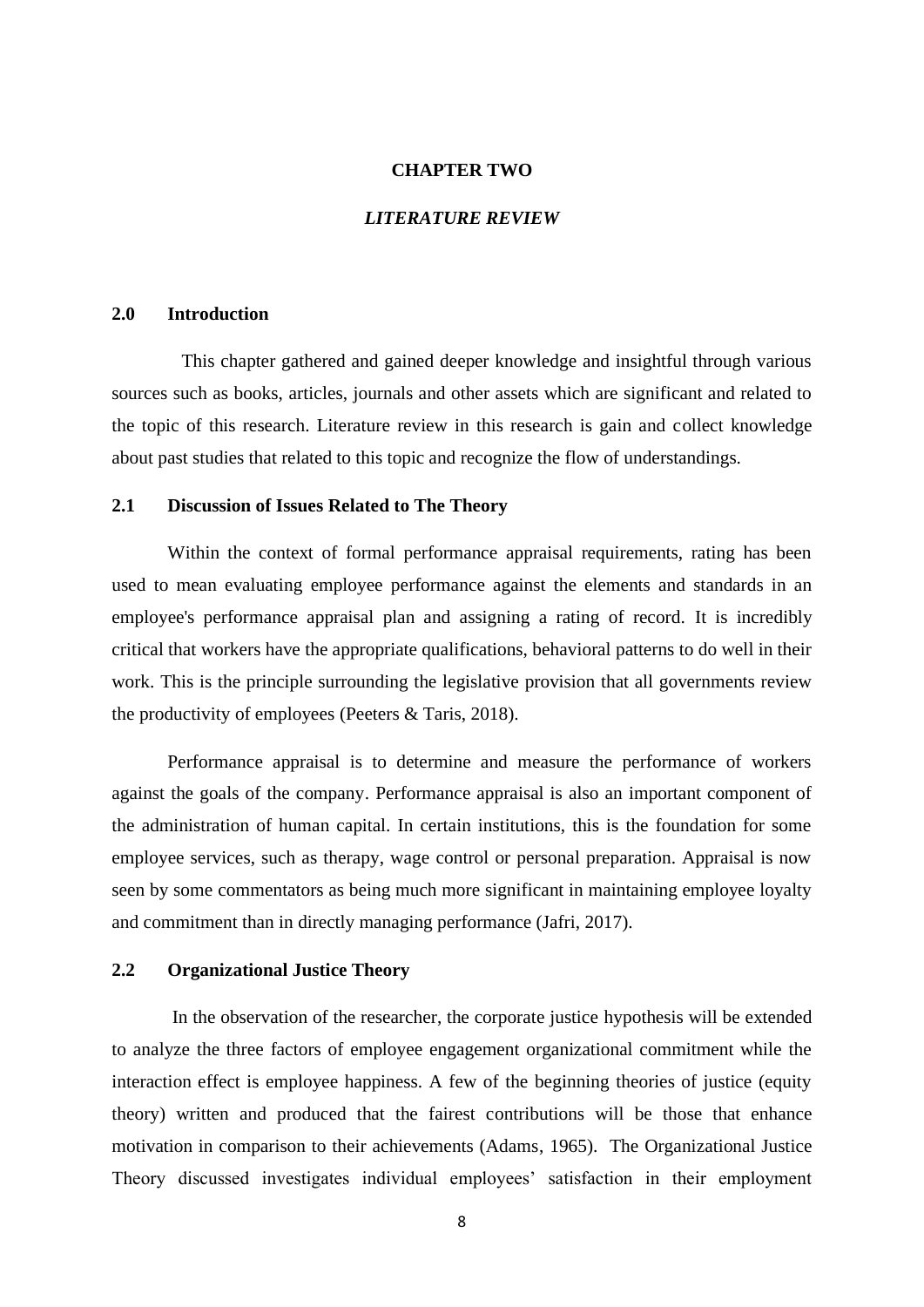relationship. Researchers have also addressed the variety of various forms of evidence that are important to the understanding of equity.

The first category of justice that was studied in the social sciences was distributive justice, which looks to people's expectations of the fairness of the results that they have obtained, as well as the second form of justice that is considered procedural justice, which applies to people's views of the fairness of the processes used to assess the outcomes that they have received, as portrayed. The third category of justice that was studied by the researchers was interactive justice, which is why this organizational justice principle explains the situation that, in order to promote employee conduct in a workplace where the individual offers greater results in terms of organization effectiveness and citizenship, he or she argues on behalf of the government when justice was done in a workplace. (A.melis, 2012)

#### **2.3 Discussion of past similar findings**

A study by Nzambi (2015) it has been discovered that teachers help teacher learning through the use of supervision and peers to educate teachers on teaching activities. For example, other approaches include empowering and motivating teachers to conduct private research, using alternative methods such as school seminars, district education seminars and consultants. Besides, performance appraisal can be divided into three categories, reward reviews, potential reviews, and performance reviews, and the appraisal system should satisfy at least one of those (Phil, 2016). Manager should be very careful in reviewing the primary purpose of the appraisal system.

Essentially, teachers will change and maintain their proper behavior when they are excited to know, develop trust, and believed in themselves. (Thoifuri, 2007). Not the least bit, but the teacher should already have personal faith of his own. The principles that only teacher should have with it is that they realize what is fair or unfair with them. In the researcher, it was mentioned that even if they have a challenge, as an instructor, they should know how to fix the challenge and retain their energy at work. If teachers have confidence, it will affect their pupils because they consider teachers as an encouragement to students. Not just that, but teachers should really be a 'role model' for their students and willing to influence the mindset of their students. Just in importantly, as a modern teacher, they be forced to understand and be able to manage a learning activity every day and keeping progressive with the advancement of technology today.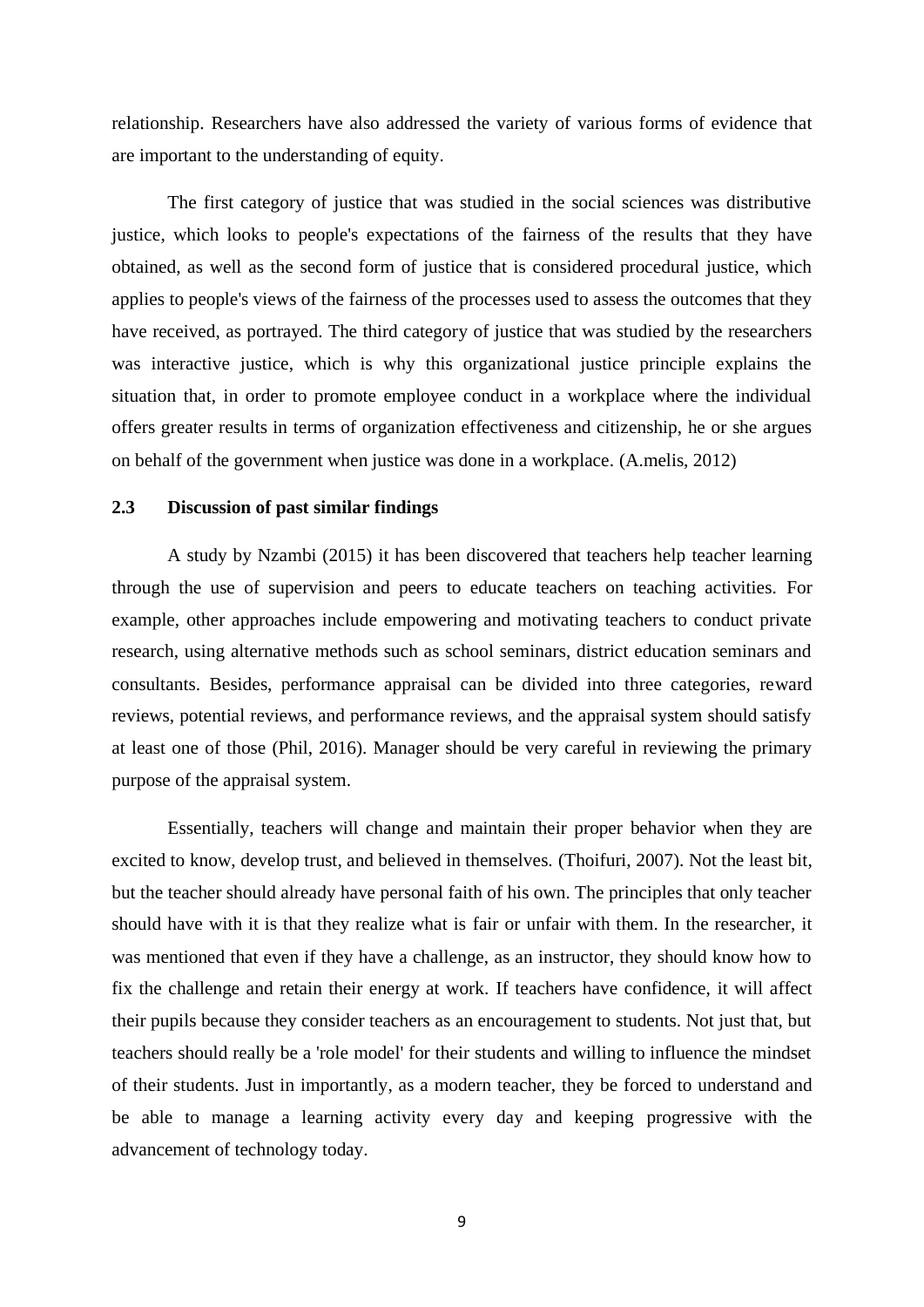## **2.4 Summary**

This chapter discuss the literature review related to the topic that chosen in this research. It also consists of theory or model related or used in this research. Besides, it also discusses about past similar finding and issues that related to the research. After that, the next chapter will discuss about research methodology that used in this research.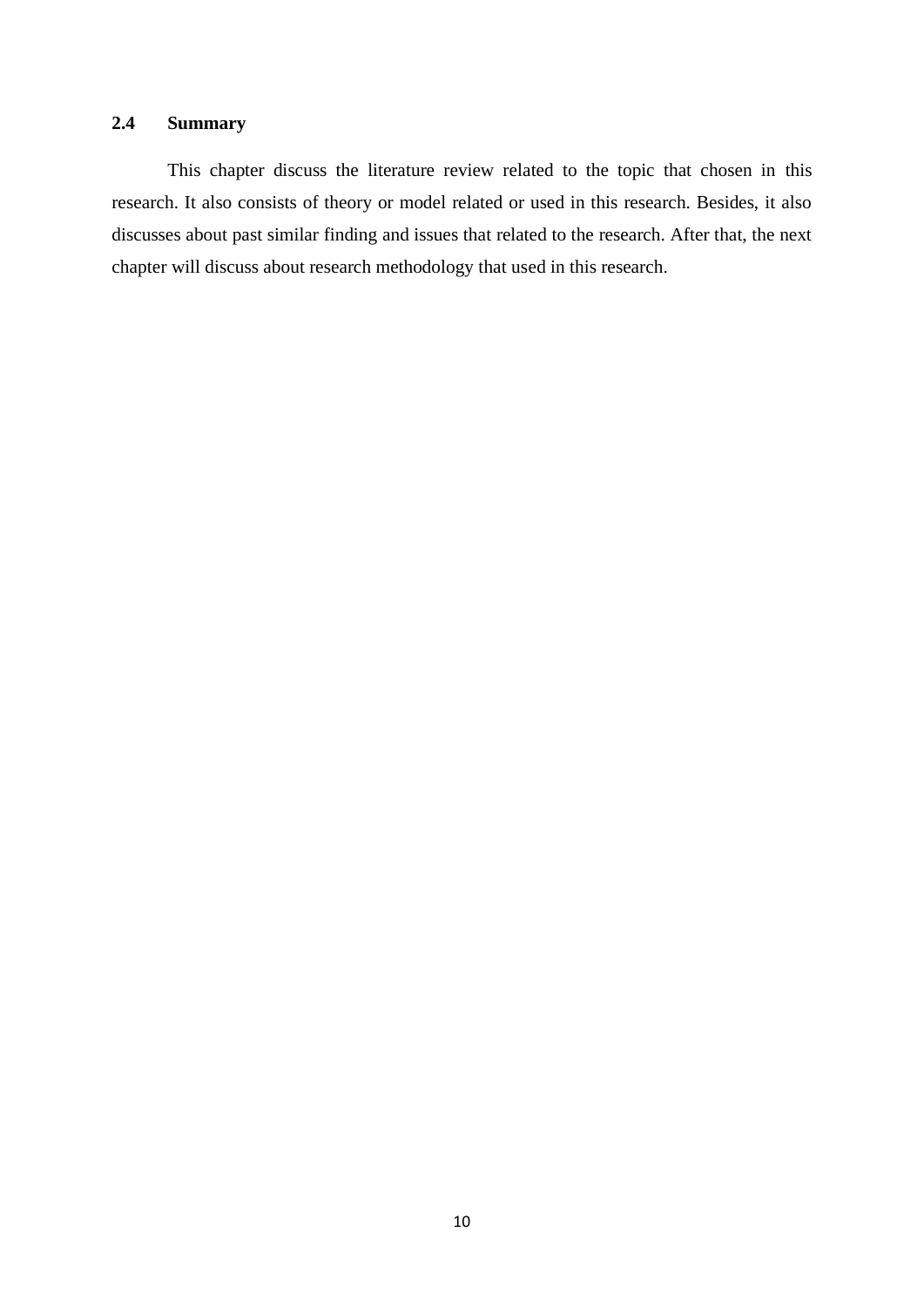#### **CHAPTER THREE**

#### *METHODOLOGY*

#### **3.0 Introduction**

The purpose of this chapter is to clarify and analyze the design of analysis, population, sample and sampling procedures. This chapter would also clarify the research instrument used to carry out this research. In addition, a pilot study has also been performed in this research. In addition, this chapter further addresses the relevance, reliability and ethics of the study involved in this research. Finally, this chapter would clarify the compilation and interpretation of data.

#### **3.1 Design of Study**

The aim of this research conducted was to investigate the relationship between organization and performance appraisal among teachers. This research used quantitative method which is using questionnaires to investigate the relationship between organization commitment and performance appraisal. This research design is gathering information from respondents through individual perspective through questionnaire survey. Besides, these points are connected in such a manner that their relationship also demonstrates the design of the analysis to be carried out. In additional, extra information is accessible from different of sources, such as online journals and articles. According to Majid (2017), the nature of the sample is also a consequence of the research issue, research goals, phenomenon of interest, population and sampling techniques.

#### **3.2 Population, Sample and Sampling Procedure**

According to Investopedia (2020), population can be defined as any number of features within a category used by researchers to make conclusions about subjects in a research. The reason for this is that members of the population are easily available to provide information. This will help to make the information faster, more effective and cheaper. The population related to the study was a three school of public-school teachers located in Bintulu, Sarawak. In addition, questionnaires have been distributed to teachers in person and by email to receive their feedback accordingly. Besides, the sample of this research are focus on teachers in secondary school with consist of both gender which is male and female.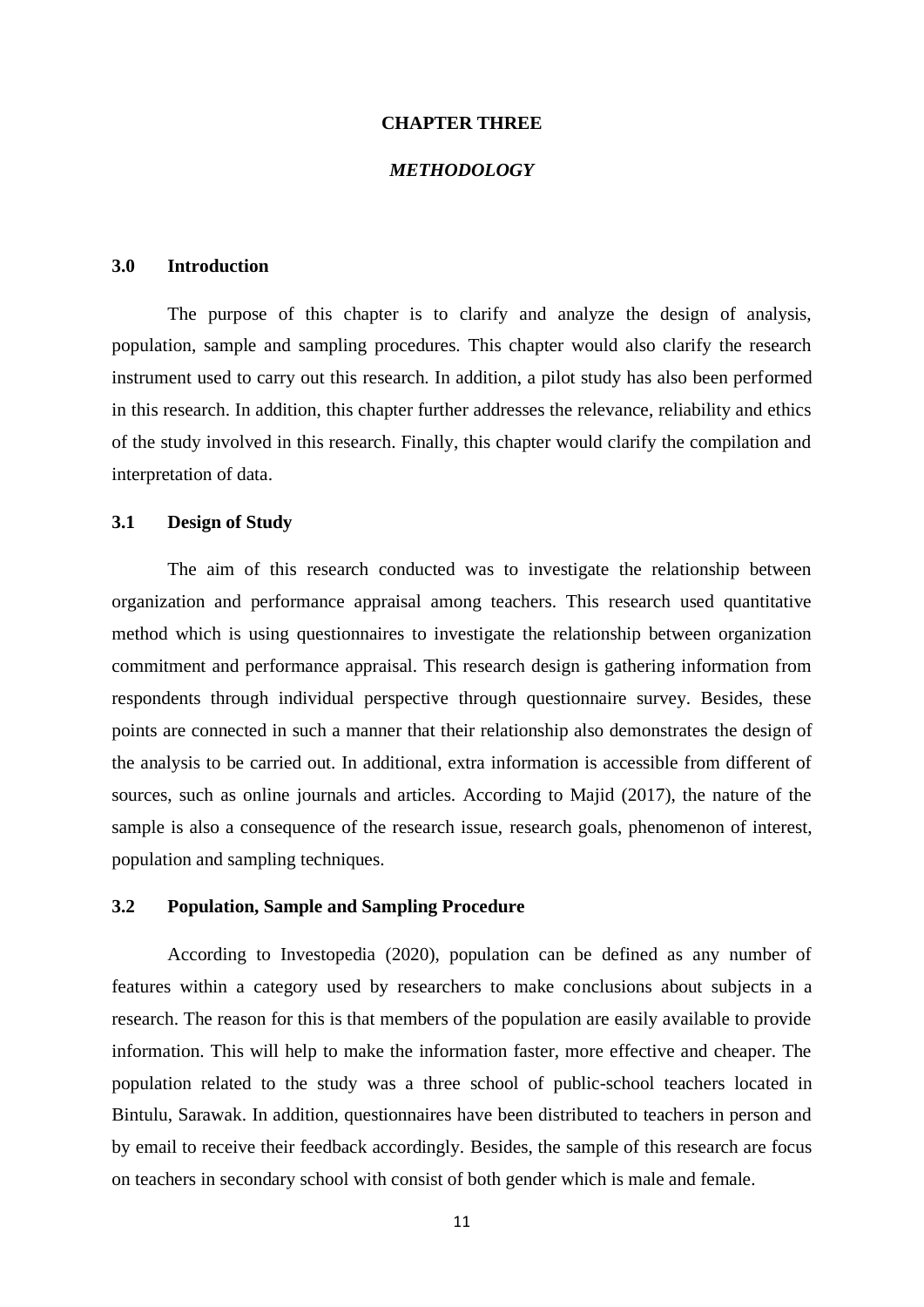Apart of this, sampling is an important method for research projects, since the community of interest typically consists of too many people for any research experiment to be used as participants. Then, a good sample is a quantitative representation of the target population that is sufficiently broad to solve the research question. The sampling technique that used in this research was purposive random sampling which is involved teachers in school.

#### **3.3 Research Instrument**

The questionnaire is adopted from the previous study made by previous researcher and the researcher has done some modification to the questionnaire that suitable with the population. The questions are structured by using Likert Scale for the dependent and independent variables sections and Category Scale for personal detail section. Basically, this questionnaire has divided into 5 sections. Each section contains 5 to 10 questions. Section A is about demographic info, then Section B to Section D is independent variable which is affective commitment, normative commitment and continuance commitment and Section E is dependent variable which is performance appraisal. As stated above, five Likert Scale was use for the section B until section E. It is used to represent the most suitable answer to respondent. The descriptions for five Likert Scale have two types which are, 1-Strongly Disagree, 2-Disagree, 3-Neutral, 4-Agree and 5-Strongly Agree. Here is just the score used by this study in the questionnaire.

| Strongly Disagree | Disagree | Neutral | Agree | <b>Strongly Agree</b> |
|-------------------|----------|---------|-------|-----------------------|
|                   |          |         |       |                       |

#### *Table 1: Likert-Type Rating Scale*

Based on Table 1, scale 1 and 2 represent the negative value, scale 3 represent natural value and scale 4 and 5 represent the positive value. The Likert scale is used to evaluate the degree of view of the respondent on their organizational commitment and performance appraisal.

#### **3.4 Pilot study**

 A pilot study is a research that had conducted before the actual research. Pilot study are planned for conducting and test an actual research by providing it with a small scale. It used questionnaire to conduct pilot test before gather data from respondent to know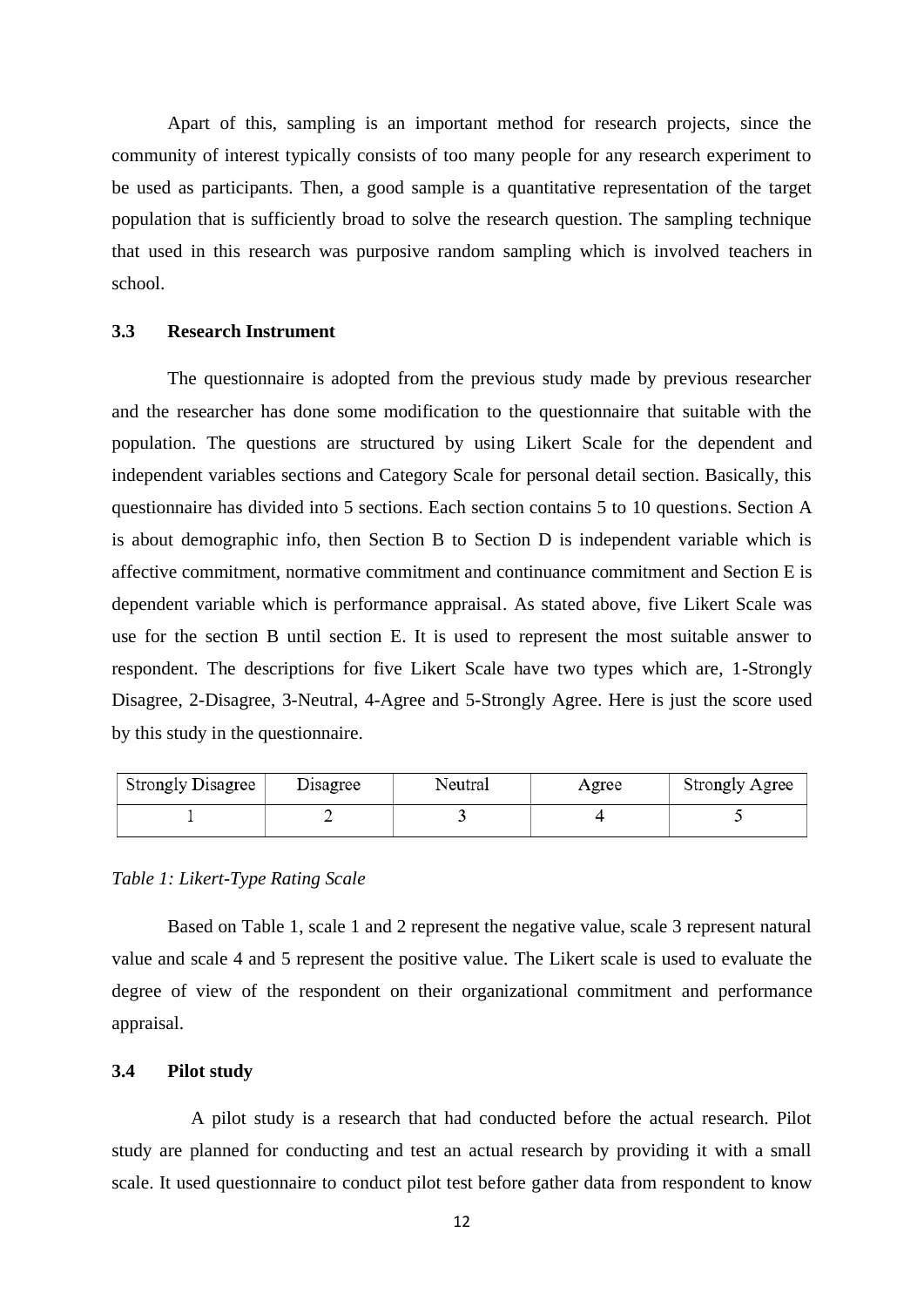the test validity and the reliability of research instrument. In addition, it is to test the effectiveness of the questionnaire and to guarantee that it can be used during answer the questionnaire. Apart of this, the aim of the researcher is to analyze the reliability of the data collection that would be used to make sure the data obtained and the problem on the questionnaire can be prevented.

Based on Table 2, the researcher had to conducted 30 respondents to analyze the data. 30 respondents participated which is teachers in this pilot study.

| Section                                | Items | Cronbach's Alpha |
|----------------------------------------|-------|------------------|
| <b>Section B: Affective Commitment</b> | 8     | 0.735            |
| Section C: Continuance Commitment      | 8     | 0.745            |
| <b>Section D: Normative Commitment</b> | 8     | 0.814            |
| Section E: Performance Appraisal       | 8     | 0.914            |
| Overall                                | 32    | 0.896            |

Table 2 Reliability Test for Pilot Study

#### **3.5 Validity and Reliability**

For validity, the items from the questionnaire were adapted from the past research and the items were aligned with the operational definition of this research. Besides, the questionnaire was in English language because the researcher knows the respondents understand all the questions. Then, the reliability is the scores from an instrument are stable and consistent (Plano & Creswell, 2015). The tools that used to test the reliability of the questionnaire is Cronbach's Alpha. From the scale of Cronbach's Alpha (0-1.0), the higher the values indicate the questionnaire is more reliable. The Cronbach's Alpha value of 0.7 and above is acceptable whereas value below 0.7 indicates that the questionnaire may not be reliable and correction to the questionnaire is required.